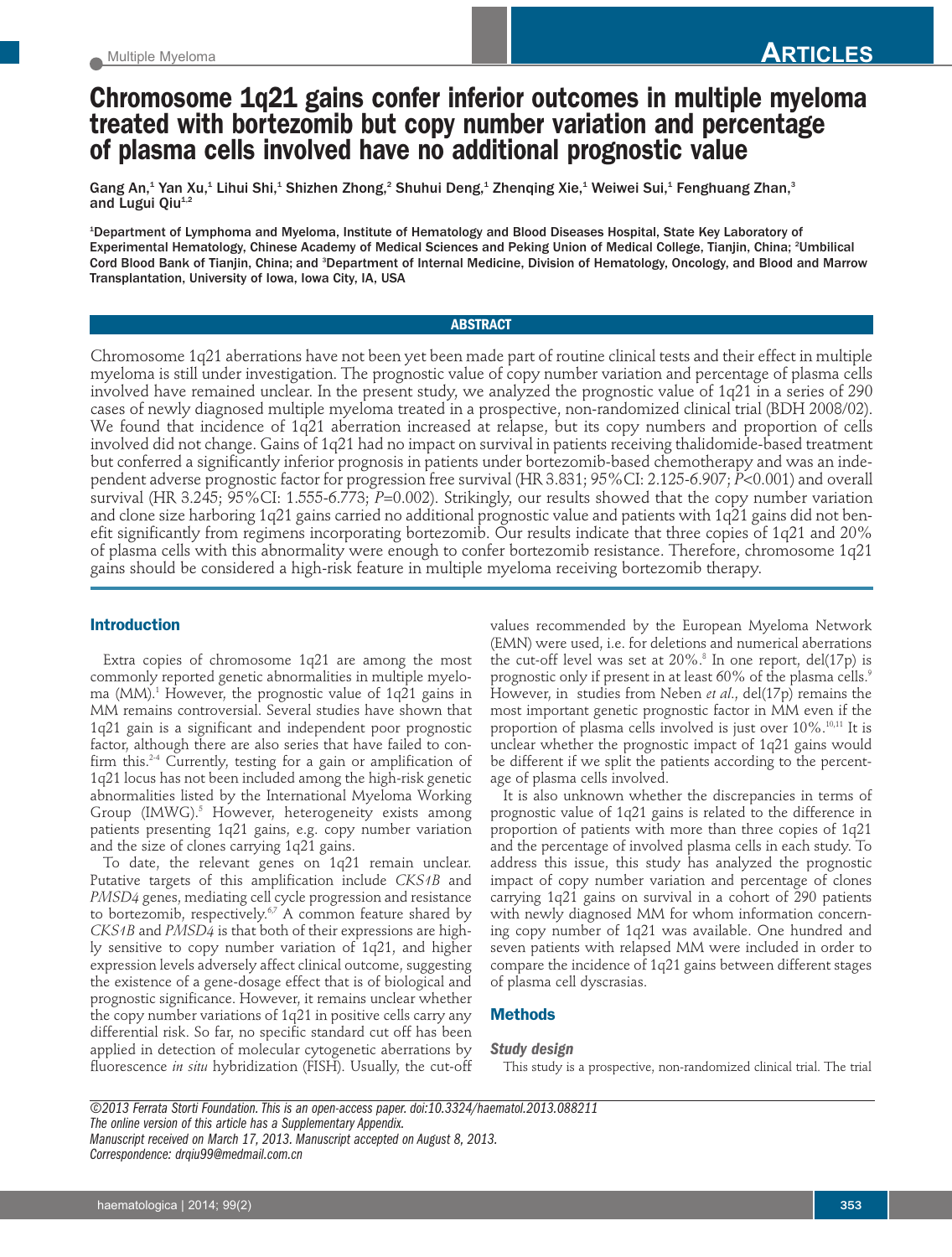was carried out in accordance with the 1996 Declaration of Helsinki and was approved by the local ethics committees of institutions. According to their request, patients were assigned to either the thalidomide-based (arm A) or bortezomib-based (arm B) treatment. Arm A consisted of 4 cycles of induction treatment with thalidomide (TAD) 200 mg/day; intravenous (i.v.) adriamycin 9 mg/m2 on Days 1-4; and oral or i.v. dexamethasone 20 mg/d on Days 1-4 and 9-12; or TCD (i.e. thalidomide 200 mg/day; i.v. cyclophosphamide 300 mg/m<sup>2</sup> on Days 1 and 8; and oral or i.v. dexamethasone 20 mg/d on Days 1-4 and 9-12); Arm B consisted of 4 cycles of induction treatment with BCD (i.e. i.v. bortezomib 1.3 mg/m2 on Days 1, 4, 8, and 11; i.v. cyclophosphamide 300 mg/m2 on Days 1 and 8; and oral or i.v. dexamethasone 20 mg/d on Days 1, 2, 4, 5, 8, 9, 11 and 12); or PAD (i.v. bortezomib 1.3 mg/m<sup>2</sup> on Days 1, 4, 8 and 11; i.v. adriamycin 9 mg/m<sup>2</sup> on Days 1-4; and oral or i.v. dexamethasone, 20 mg/d on Days 1, 2, 4, 5, 8, 9, 11 and 12). After at least four cycles of treatment with partial remission or better, patients underwent consolidation therapy. This was either autologous stem cell transplant (ASCT) or chemotherapy with the patient's original regimen according to patient request. Subsequently, patients were treated with thalidomide (100-150 mg/day) for one year to maintain response. When necessary, some of them also received supportive treatment with zoledronic acid every 1-2 months and erythropoietin or granulocyte colony-stimulating factor. All patients underwent prophylactic acyclovir treatment.

## *Cytogenetic analysis*

All the MM samples were purified using Miltenyi technology (anti-CD138 coated magnetic beads, Paris, France) before FISH as previously reported.12 Plasma cells were then analyzed using DNA probes specific for the following chromosomal aberrations: del(13q14), del(17p), t(11;14), t(4;14), and t(14;16). Gains of 1q21 were assessed using a bacterial artificial chromosome (BAC) probe at  $1q21$  (RP11-307C12).<sup>3</sup> A total of 200 interphase nuclei were analyzed and the cut-off level was set at 20%.<sup>8</sup>

The gains of 1q21 were divided into three categories based on copy numbers as follows: 1) three copies of 1q21 (the cells with at least four copies were seen in less than 20% of clonal plasma cells); 2) four copies of 1q21 (the cells with at least five copies were seen in less than 20% of clonal plasma cells); and 3) at least five copies of 1q21 (the cells with at least five copies were seen in at least 20% of clonal plasma cells).<sup>3</sup>

## *Statistical analysis*

The primary end point was correlated with survival from the time of diagnosis. PFS was calculated from the initiation of therapy to the date of death, progression, or the last follow up. OS was measured from the initiation of treatment to the date of death or last follow up according to the international uniform response criteria.13 Two-sided Fisher's exact tests were used to assess associations between categorical variables, with a confidence coefficient (confidence interval, CI) of 95%. The survival curves were plotted using the Kaplan-Meier method, with differences assessed by the log rank test. *P*≤0.05 was considered significant.

# **Results**

## *Patients' characteristics*

A total of 290 patients with newly diagnosed symptomatic MM were enrolled in the present study between January 2008 and December 2012, with a median followup time of 36 months from diagnosis. As a control, 107 MM cases in first relapse were also analyzed to compare

the frequency of 1q21 gain at different stages of plasma cell dyscrasias. Paired bone marrow samples were collected at diagnosis and on relapse from 21 patients. One hundred and twenty patients were included in arm A and 3 of these underwent ASCT. One hundred and thirty-five patients were included in arm B and 22 patients received ASCT. There were no significant differences in clinical and cytogenetic characteristics between the groups (Table 1). Thirty-five patients were lost to follow up.

# *Prevalence of 1q21 in patients with plasma cell dyscrasias*

Main characteristics of patients with myeloma displaying 1q21 gains are shown in Table 2. These data suggested that cases with 1q21 gains typically had a high incidence of del(13) and t(4;14). No correlation was seen between 1q21 gains and 17p deletion. According to the Intergroup Francophone du Myelome (IFM) stratification of the myeloma model, high-risk MM was defined as the presence of any one or more of the following criteria:<sup>5,12</sup> del(17p13) or  $t(4;14)$  or  $t(14;16)$ . A high incidence of  $1q21$ gains was seen in patients with high-risk cytogenetic abnormalities, mainly due to the tight association between 1q21 gains and t(4;14).

#### Table 1. Patients' characteristics in arm A and arm B.

|                                               | N. of patients/total n. (%)                     |                                                 |       |
|-----------------------------------------------|-------------------------------------------------|-------------------------------------------------|-------|
| <b>Characteristic</b>                         | <b>Treatment arm</b><br>$A(n=120)$<br>$n/N$ (%) | <b>Treatment arm</b><br>$B(n=135)$<br>$n/N$ (%) | P     |
| Age (years)                                   |                                                 |                                                 |       |
| Median                                        | 58                                              | 56                                              |       |
| Range                                         | $30 - 81$                                       | 26-83                                           |       |
| M component at diagnosis,%                    |                                                 |                                                 |       |
| IgG                                           | 56/116 (48.3)                                   | 70/131 (53.4)                                   | 0.339 |
| IgA                                           | 33/116(28.4)                                    | 24/131(18.3)                                    |       |
| IgD                                           | 3/116(2.6)                                      | 8/131(6.1)                                      |       |
| IgM                                           | 0/116(0.0)                                      | 1/131(0.8)                                      |       |
| Light chain                                   | 20/116 (17.2)                                   | 23/131(17.6)                                    |       |
| Non-secretory                                 | 4/116(3.4)                                      | 5/131(3.8)                                      |       |
| ISS stage                                     |                                                 |                                                 |       |
| I                                             | 13/113(11.5)                                    | 22/130(16.9)                                    | 0.453 |
| $\mathbf{I}$                                  | 40/113(35.4)                                    | 46/130(35.4)                                    |       |
| Ш                                             | 60/113(53.1)                                    | 62/130(47.7)                                    |       |
| $\beta$ 2- microglobulin                      |                                                 |                                                 |       |
| $< 5.5$ mg/dL                                 | 49/102 (48.0)                                   | 66/120(55.0)                                    | 0.301 |
| $\geq 5.5$ mg/dL                              | 53/102(52.0)                                    | 54/120(45.0)                                    |       |
| Durie-Salmon stage,%                          |                                                 |                                                 |       |
| $I-II$                                        | 13/114(11.4)                                    | 15/132(11.4)                                    | 0.992 |
| III                                           | 101/114(88.6)                                   | 117/132(88.6)                                   |       |
| Cytogenetic abnormalities,%                   |                                                 |                                                 |       |
| 1q21 gains                                    |                                                 |                                                 |       |
| At least 3 copies of 1q21                     | 57/120(47.5)                                    | 65/135(48.1)                                    | 0.918 |
| 3 copies of 1q21                              | 24/112(21.4)                                    | 44/131(33.6)                                    | 0.780 |
| At least 4 copies of 1q21                     | 25/112(22.3)                                    | 20/131(15.2)                                    |       |
| del(13q)                                      | 57/120(47.5)                                    | 67/135(49.6)                                    | 0.734 |
| del(17p)                                      | 11/120(9.2)                                     | 14/135(10.4)                                    | 0.747 |
| <b>IGH</b> translocation                      | 77/118(65.3)                                    | 86/134(64.2)                                    | 0.859 |
| t(11;14)                                      | 29/114(25.4)                                    | 31/135(22.9)                                    | 0.649 |
| t(4;14)                                       | 29/114(25.4)                                    | 31/134(23.1)                                    | 0.673 |
| t(14;16)                                      | 3/111(2.7)                                      | 8/131(6.1)                                      | 0.205 |
| High-risk[any t(4;14), t(14;16), 40/112(35.7) |                                                 | 48/131(36.6)                                    | 0.881 |
| or $del(17p)$ ]                               |                                                 |                                                 |       |

*ISS: International Staging System; Ig: immunoglobulin; DS: Durie Salmon; NS: not significant.*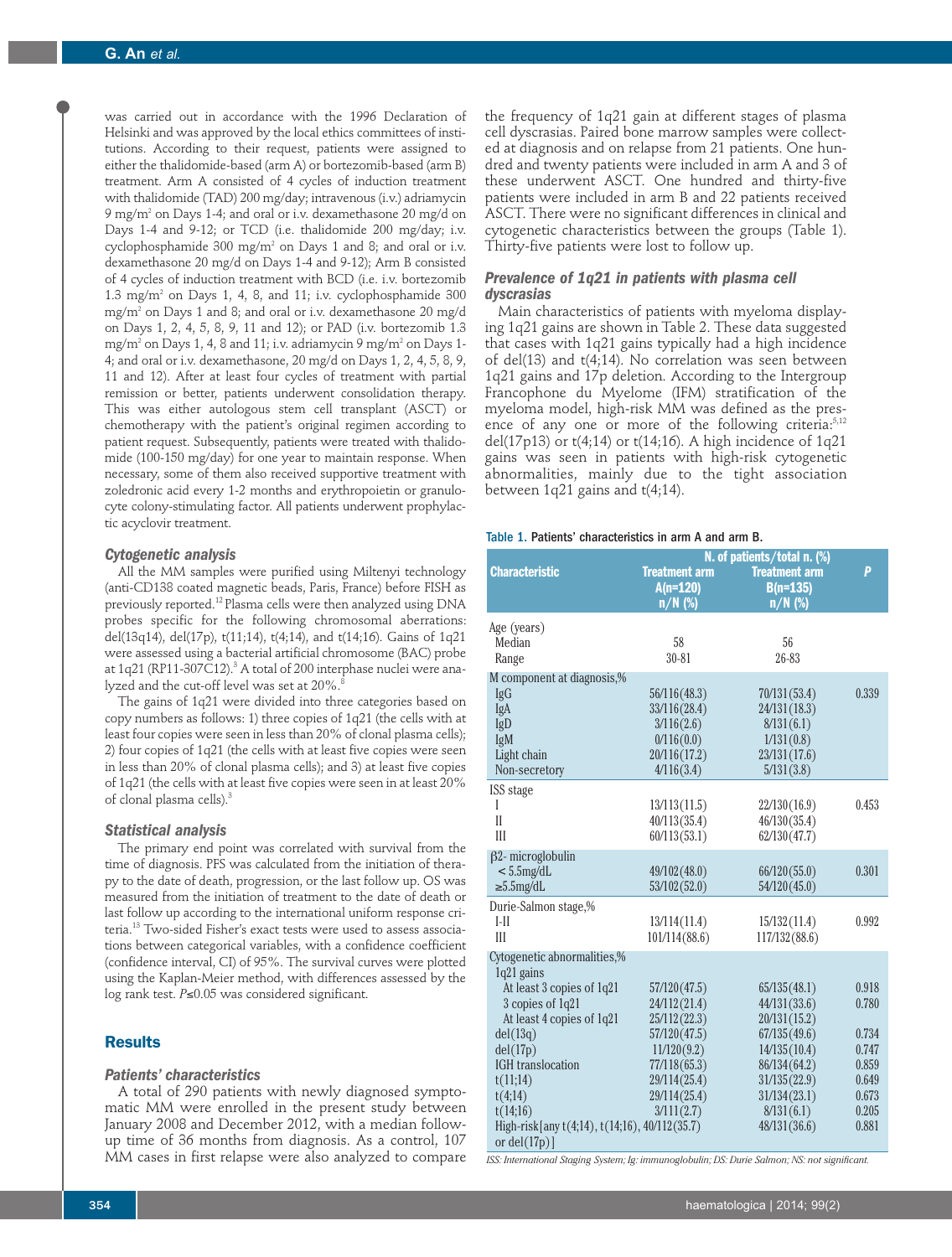The present study investigated the frequency of 1q21 gains with different numbers of copies in newly diagnosed and relapsed MM patients. The incidence of patients carrying at least three copies of 1q21 was significantly higher in relapsed MM than in newly diagnosed MM: 73 of 107 (68.2%) *versus* 142 of 290 (48.9%); *P*=0.001. Data concerning copy number variation among the whole cohort were available for 278 newly diagnosed MM and 102 relapsed MM. No statistical difference in the frequency of different copies of 1q21 was found between relapsed and initially diagnosed cases (Table 3). The newly diagnosed MM with more than three copies of 1q21 showed a similar (*P*=0.216) percentage of plasma cells involved (median 76.8%, range 20.0-100.0%, n=290) when compared with relapsed MM (median 71.0%, range 21.0-100.0%, n=107).

Twenty-one patients had 1q21 FISH results available both at diagnosis and relapse. Among them, 4 patients evolve from two copies of 1q21 to more than three copies, 3 patients from three copies to at least four copies, and 2 patients from four copies to at least five copies. The copy numbers did not change in 7 patients with 1q21 gains, however 2 patients among them had an increased percentage of plasma cells involved. Five patients without 1q21 gains at diagnosis still did not display 1q21 gains at relapse.

# *Prognostic value of 1q21 gains in MM patients treated with bortezomib-based therapy*

We then studied the impact of 1q21 copy number on survival in newly diagnosed MM treated with bortezomib-based therapy, and found that 1q21 gains showed a profoundly negative impact on survival. Patients with 1q21 gains had a significantly shortened PFS (13.5 *vs.* 43.0 months; *P*<0.001) and OS (24.0 *vs.* 54.0 months; *P*<0.001) than patients with two copies of 1q21. A strong correlation between 1q21 gains and t(4;14) was found in this study, and the latter was correlated with a poor prognosis, as shown in other studies.<sup>10,14</sup> Therefore, we then analyzed the survival of patients with 1q21 gains in the absence of t(4;14), and found that the median PFS and OS among these cases were 27.5 *versus* 46.6 months (*P*=0.001) and 23.5 *versus* 54.0 months (*P*=0.002), respectively. So the poor prognostic feature of 1q21 gains was independent of t(4;14) translocation. A multivariate analysis including all the parameters shown to be associated with PFS and OS in the univariate analysis was performed. Chromosomal aberration del(17p) (HR 4.046; 95%CI: 2.022-8.096; *P*<0.001) and 1q21 gains (HR 3.831; 95%CI: 2.125-6.907; *P*<0.001) were statistically independent predictors of shortened PFS. A similar analysis for prediction of OS also identified the parameters del(17p) (HR 3.959; 95%CI: 1.890-8.292; *P*<0.001) and 1q21 gains (HR 3.245; 95%CI: 1.555-6.773; *P*=0.002).

Further investigation of the impact of copy number variation on survival indicated that the median PFS of patients who had three, four, or at least five copies of 1q21 were 14.0 months (95%CI: 8.07-19.93), 14.0 months (95%CI: 5.47-22.53), and 10.0 months (95%CI: 4.12-15.88), respectively. The median OS of patients who had three and four copies were 24.0 months (95%CI: 11.85-36.14) and 30.0 months (95%CI: 18.14-41.85), respectively, while the OS of patients with at least five copies was not obtained due to the small sample size; no statistically significant differences were found. When the patients with four and five copies were analyzed as a whole, i.e. as one group of

Patients with 1q21 gains were divided into two groups according to the percentage of plasma cells involved (20- 50% and >50%) that were seen in 28 of 290 (9.7%) and 114 of 290 (43.8%) patients with newly diagnosed MM, respectively. The median PFS was 6.0 months (95%CI: 1.00-21.5) and 13.5 months (95%CI: 8.87-18.14), respectively, and median OS was 6.0 months (95%CI: 1.00- 21.49) and 24.0 months (95%CI: 18.94-29.05), respectively. There was no statistical difference in PFS and OS between the two groups (*P*=0.753 and 0.273, respectively) (Figure 1).

#### Table 2. Clinical and biological correlations of 1q21 gains in newly diagnosed multiple myeloma.

|                                                            | N. of patients/total n. (%)                                     |                                                              |           |
|------------------------------------------------------------|-----------------------------------------------------------------|--------------------------------------------------------------|-----------|
| <b>Characteristic</b>                                      | <b>Patients</b><br>without 1q21 gains<br>$(n=148)$<br>$n/N$ (%) | <b>Patients</b><br>with 1q21 gains<br>$(n=142)$<br>$n/N$ (%) | P         |
| Age (years)                                                |                                                                 |                                                              |           |
| Median                                                     | 57.0                                                            | 58.5                                                         | <b>NS</b> |
| Range                                                      | $26.0 - 81.0$                                                   | 28.0-83.0                                                    |           |
| International staging system, %                            |                                                                 |                                                              |           |
| I                                                          | 29/131(22.1)                                                    | 11/129(8.5)                                                  | 0.010     |
| $\mathbf{I}$                                               | 43/131(32.8)                                                    | 51/129(39.5)                                                 |           |
| III                                                        | 59/131(45.1)                                                    | 67/129(52.0)                                                 |           |
| $\beta$ 2- microglobulin                                   |                                                                 |                                                              |           |
| $< 5.5$ mg/dL                                              | 68/121(56.2)                                                    | 58/114(50.8)                                                 | 0.414     |
| $\geq 5.5$ mg/dL                                           | 53/121(43.8)                                                    | 56/114(49.2)                                                 |           |
| Durie-Salmon stage,%                                       |                                                                 |                                                              |           |
| $I-II$                                                     | 19/133(14.3)                                                    | 14/133(10.5)                                                 | 0.352     |
| III                                                        | 114/133(85.7)                                                   | 119/133(89.5)                                                |           |
| Cytogenetic abnormalities,%                                |                                                                 |                                                              |           |
| del(13q)                                                   | 56/146(38.3)                                                    | 82/142(57.7)                                                 | 0.001     |
| del(17p)                                                   | 14/146(9.6)                                                     | 11/142(7.8)                                                  | 0.579     |
| IGH translocation                                          | 82/144(57.8)                                                    | 96/142(67.6)                                                 | 0.063     |
| t(11;14)                                                   | 36/143(25.2)                                                    | 28/138(20.3)                                                 | 0.329     |
| t(4;14)                                                    | 25/144(17.4)                                                    | 42/137(30.7)                                                 | 0.009     |
| t(14;16)                                                   | 4/140(2.9)                                                      | 8/135(6.0)                                                   | 0.213     |
| High-risk [any $t(4;14)$ , $t(14;16)$ ,<br>or $del(17p)$ ] | 39/138(28.3)                                                    | 57/136(41.9)                                                 | 0.018     |

*ISS: International Staging System; Ig: immunoglobulin; DS: Durie Salmon; NS: not significant;*

Table 3. Summary of interphase FISH results for 1q21 in patients with newly diagnosed and relapsed MM according to the copy number of 1q21.

|                                            | N. of patients/total n. (%) |       |  |
|--------------------------------------------|-----------------------------|-------|--|
| At diagnosis                               | At relapse                  | P     |  |
| 145/278(52.2)<br>2 copies of 1q21          | 34/102(33.3)                | 0.001 |  |
| 3 copies of 1q21<br>83/278(29.8)           | 41/102(40.2)                | 0.057 |  |
| 4 copies of 1q21<br>33/278(11.9)           | 17/102(16.7)                | 0.220 |  |
| 133/278(47.8)<br>At least 3 copies of 1q21 | 68/102 (66.7)               | 0.001 |  |
| 50/278(17.9)<br>At least 4 copies of 1q21  | 27/102 (26.5)               | 0.068 |  |
| At least 5 copies of 1q21<br>17/278(6.1)   | 10/102(9.8)                 | 0.215 |  |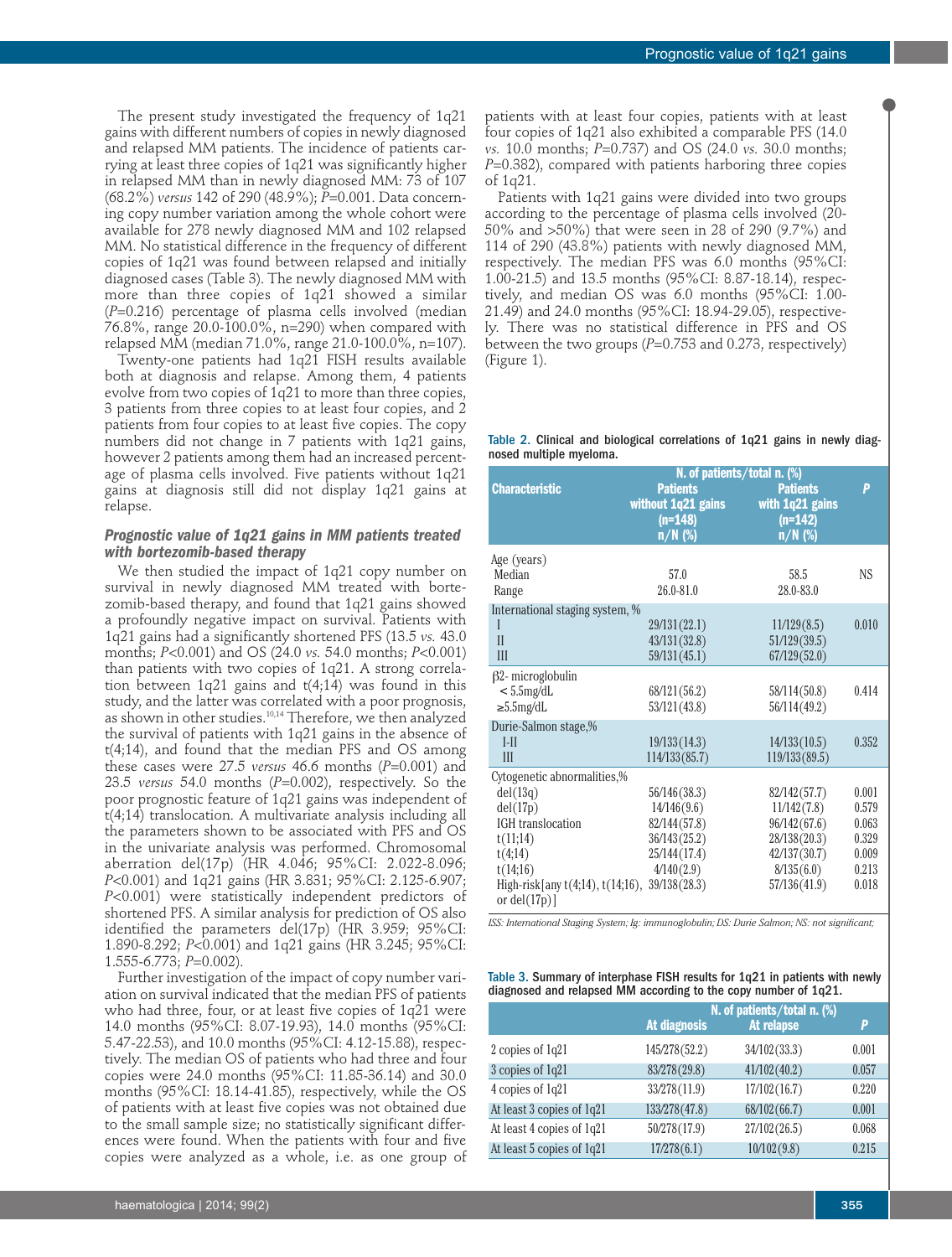# *Chromosomal 1q21 gains showed no predictive value for survival of MM treated with thalidomide-based chemotherapy*

Median PFS in patients with two copies of 1q21 and at least three copies of 1q21 were 22.4 and 20.0 months, respectively  $(P=0.625)$ , and OS were 30.0 and 22.0 months, respectively (P=0.355). Variation in copy number did not show any influence on disease outcome. The median PFS of patients harboring three, four, and at least five copies of 1q21 were 15.0, 24.0, and 20.0 months, respectively, while OS were 17.0, 25.0, and 22.0 months, respectively. No statistically significant differences were

found. We then analyzed the impact of percentage of clones carrying 1q21 gains and found that the median PFS of patients with 20-50% and over 50% cells positive for 1q21 gains were 10.0 and 21.0 months (*P*=0.053), respectively, and corresponding OS were 14.0 and 22.0 months (*P*=0.115), respectively.

# *Bortezomib did not significantly improve the survival of patients with 1q21 gains*

Survival of patients without 1q21 gains was remarkably extended with chemotherapy incorporating the proteasome inhibitor bortezomib. The median PFS and OS of

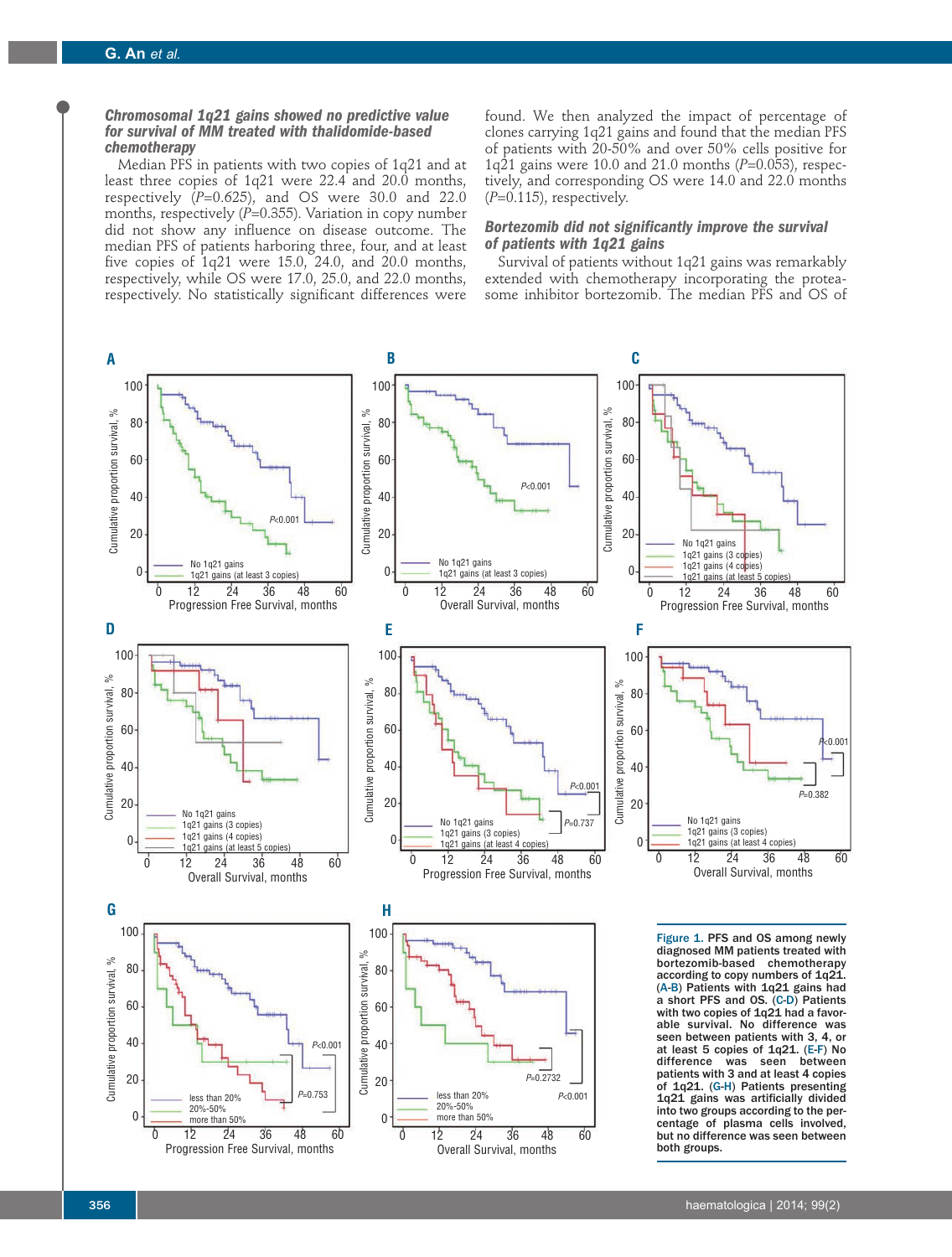patients treated with bortezomib-based chemotherapy were 43.0 *versus* 22.4 months (*P*=0.004) and 54.0 *versus* 30.0 months (*P*=0.001), respectively. But no statistically significant differences were found in patients harboring 1q21 gains between bortezomib-based and thalidomidebased chemotherapy groups, and the median PFS and OS in patients receiving bortezomib-based regimens were 13.5 *versus* 20.0 months (*P*=0.176) and 24.0 *versus* 21.0 months (*P*=0.773), respectively (Figure 2). Therefore, bortezomib was unable to overcome the negative impact of 1q21 gains on survival, and to significantly improve the survival of these patients.

## **Discussion**

Gains of chromosome 1q has been identified by global single-nucleotide polymorphism-based mapping.15,16 A minimally amplified region was identified between 1q21.1-q23.3 containing 679 genes, among which IL6R, KCNN3, and CKS1B had a greater than 2.5-fold increase in expression.<sup>17</sup> There are some reports that  $1q21$  gains may have clinical significance as a poor-risk feature; however, 1q21 has not yet made its way into routine FISH markers to predict prognosis.18 This study has focused on the chromosome 1q21 gains in MM patients and analyzed the poor outcomes of newly diagnosed MM patients with 1q21 gains by FISH despite novel agent-based therapy.

The frequencies of chromosome 1q21 gains were consistent with those in previous studies.<sup>2,3,7</sup> Gains of 1q21 have been investigated in many studies. However, to our knowledge, the prevalence of 1q21 gains with more than three copies and the impact of copy number variation on the survival of MM have been only mentioned in two studies, with apparently conflicting results.<sup>3,11</sup> According to the study from Arkansas, 1q21 gains with at least four copies were detected in 88 of 479 (18%) newly diagnosed MM and 20 of 45 (44%) relapsed/refractory MM.<sup>3</sup> However, another study from Germany showed that 1q21 gains with

at least four copies were only detected in 16 of 344 (4.7%) newly diagnosed MM patients.11 Our results demonstrated that the frequency of newly diagnosed MM harboring at least four copies of 1q21 are comparable with those from Arkanas, but the frequency in relapsed MM appeared to be lower in our study. We further observed that the incidence of 1q21 gains always increases at relapse, but that there was no significant change in copy numbers or the proportion of cells with extra copies of 1q21.

The prognostic value of 1q21 gains in MM remains controversial, with some studies suggesting 1q21 gains to be a major prognostic factor for MM, while others show the opposite.18 A long-term analysis of the IFM99 trials for myeloma established that cytogenetic abnormalities 1q21 gains play a major role in defining long-term survival.<sup>19</sup> However, the Mayo Clinic showed that this parameter was not retained in multivariate analyses and that its prognostic value disappeared when combined with other classical biological and genetic prognostic factors.<sup>2</sup> The present study demonstrated that 1q21 gains exerted a profound effect on the outcome of patients treated with bortezomib-based therapy. In multivariate analysis, its prognostic value was almost as powerful as del(17p). However, 1q21 gains had no effect on survival treated with thalidomide-based chemotherapy. Importantly, we showed that there was no notable improvement in survival of patients with 1q21 gains when treated with chemotherapy incorporating bortezomib, implying that 1q21 gains might be linked to bortezomib resistance. Gene expression profile (GEP) found that cases with 1q21 gains showed significantly altered expression of genes involved in unfolded protein response (UPR), including upregulation of chaperone gene *CLN3*, *UBAP2L*, and *UBE2Q1*, proteasome degradation gene *PSMD4*, and CASP4 gene involved in UPR-induced apoptosis.<sup>20</sup> Integrating GEP and DNA copy number variation data, several independent studies revealed that numerous 1q21 genes are copy number sensitive in MM.<sup>21,22</sup> Because UPRinduced apoptosis plays an important role in the sensitivi-



Figure 2. Survival of newly diagnosed MM patients with or without 1q21 gains after receiving different therapies. (A-B) PFS and OS were remarkably extended with chemotherapy incorporating the proteasome inhibitor bortezomib in patients without 1q21 gains, but not in patients carrying more than 2 copies of 1q21.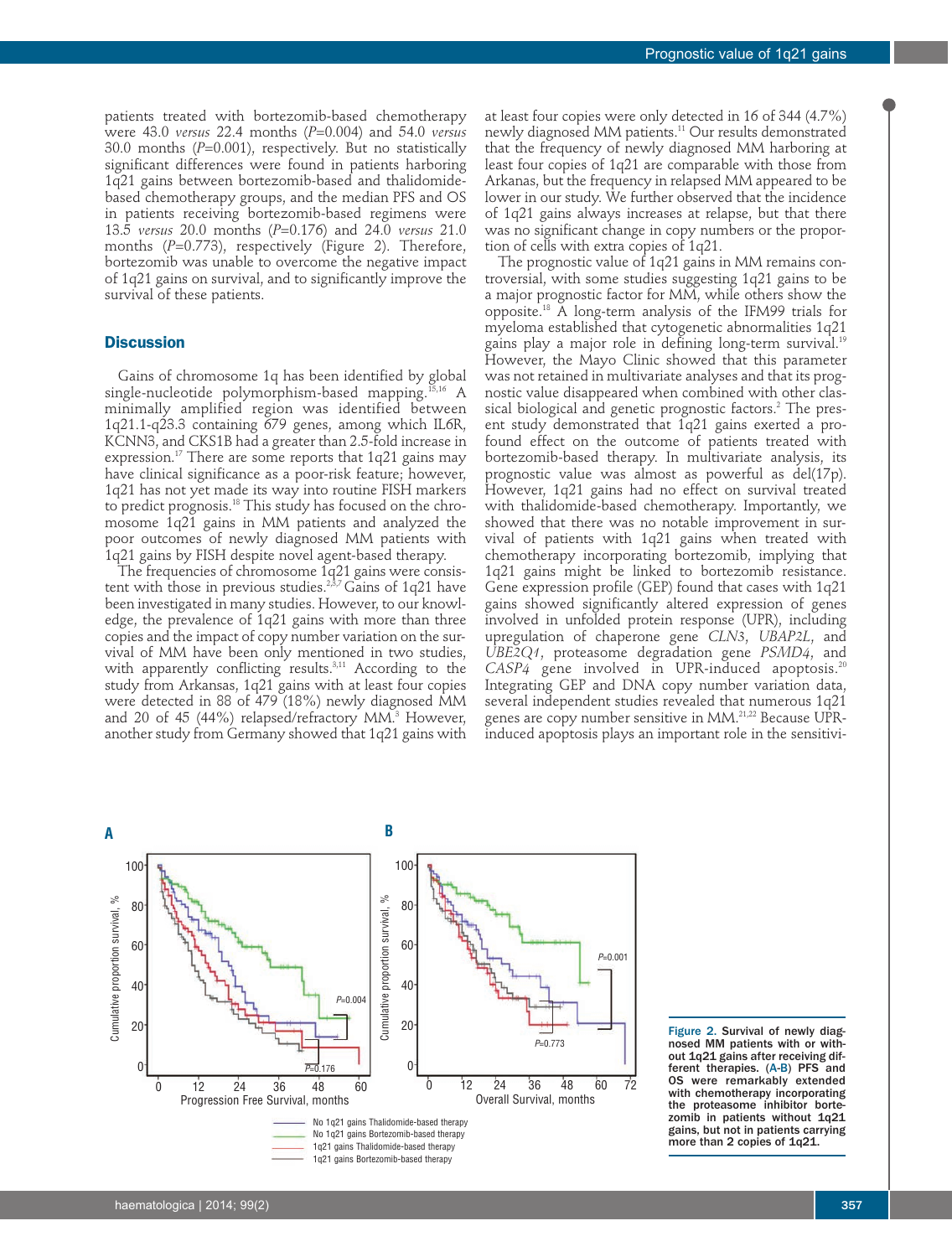ty of malignant cells to bortezomib, $23$  these studies strongly suggest that bortezomib resistance gene overexpression is associated with chromosome 1q21 gains. Recently, Shaughnessy *et al*. reported that hyperexpression of proteasome gene *PSMD4* residing on chromosome 1q21 was a novel high-risk feature in myeloma treated with Total Therapy  $3.6$  Most laboratories using 1q probes had developed them in-house. Where laboratories had used more than one probe, the results confirmed that the majority of abnormalities are gain of the whole arm.<sup>8</sup> Using sequential gene GEP samples, Zhan *et al*. defined a major functional gene group related to bortezomib resistance, and several genes, such as *NEK2, FAM72A, Nuf2, CDC20*, were located at chromosome 1q.24 All these findings support the important role of chromosome 1q in drug resistance to bortezomib.

The impact of copy number variation of 1q21 on the survival of MM is also rarely reported, although conflicting data are available. The impact of copy number variation on survival is still under investigation. A German group found that the clinical course of patients with more than three copies of 1q21 was characterized by a remarkably short PFS and OS, whereas exactly three copies of 1q21 were associated with only a marginal effect on outcome.11 However, the Arkansas group reported that patients with more than three copies of 1q21 at diagnosis had similar 5-year event-free survival (EFS) and OS compared with those with three copies of  $1q21$ .<sup>3</sup> Our data are in agreement with the conclusion of the Arkansas group that although 1q21 gains were linked to significantly inferior clinical outcomes of patients receiving bortezomibbased therapy, the copy number variation showed no additional prognostic value.

The determination of cut-off levels was the most controversial issue in detection of cytogenetic abnormalities by FISH.<sup>8</sup> Because the prognostic value of the percentage of clones carrying cytogenetic aberration has rarely been investigated, there is still not enough evidence to determine the level that is of highest prognostic significance. In one study, del(17p) was not prognostic in all patients, and patients presenting del(17p) in less than 60% of their plasma cells did not have a specific poor outcome.<sup>9</sup> Another study from IFM<sup>12</sup> showed that the most powerful cut offs were 74% for del(13) and 60% for del(17p). Avet-Loiseau

*et al*. reported that the IFM group used a 30% cut off for 1q21 gains according to their own previous results.<sup>19</sup> As a clearly secondary cytogenetic change, 1q21 gains may only present in subpopulations. In this study, we artificially divided the patients with 1q21 gains into two groups according to the percentage of plasma cells involved and found that the percentage of cells involved in the majority of patients with 1q21 gains was over 50%. No statistical difference was found in PFS and OS between the two groups, demonstrating that the copy number variation and percentage of plasma cells involved are not of prognostic value, which may imply that three copies of 1q21 and 20% of involved plasma cells are enough to confer bortezomib resistance.

Taken together, our data demonstrated that copy numbers of 1q21 increased with progression of myeloma and predicted a poor prognosis in MM patients treated with bortezomib-based therapy. Chromosome 1q21 gains should be considered a high-risk feature in MM, and 1q21 analysis should be added to the diagnostic panel of FISH probes used in routine assessment of prognosis in patients with MM, especially those receiving bortezomib-based regimens. Our results also demonstrated that patients with three copies of 1q21 had comparable survival with patients with more than three copies, and 20% of involved plasma cells were the correct cut off to determine prognostic significance.

## *Funding*

*The present study was supported by the Ministry of Science and Technology of China (2010DFB30270), the National Natural Science Fund (81172255, 81101794), Tianjin Science and Technology Commision (09ZCZDSF03800), Clinical Research Program from Health Ministry of China (Key project 2010 to 2012), the Scientific Research Program for Public Interests from the Health Ministry of China (Project No.201202017), Union Youth Research Fund of Peking Union Medical College (2012-2013), and the Special Key Anticancer Research and Development Program of Tianjin Municipality (12ZCDZSY17600).*

# *Authorship and Disclosures*

*Information on authorship, contributions, and financial & other disclosures was provided by the authors and is available with the online version of this article at www.haematologica.org.*

# **References**

- 1. Morgan GJ, Walker BA, Davies FE. The genetic architecture of multiple myeloma. Nat Rev Cancer. 2012;12(5):335-48.
- 2. Fonseca R, Van Wier SA, Chng WJ, Ketterling R, Lacy MQ, Dispenzieri A, et al. Prognostic value of chromosome 1q21 gain by fluorescent in situ hybridization and increase CKS1B expression in myeloma. Leukemia. 2006;20(11):2034-40.
- 3. Hanamura I, Stewart JP, Huang Y, Zhan F, Santra M, Sawyer JR, et al. Frequent gain of chromosome band 1q21 in plasma-cell dyscrasias detected by fluorescence in situ hybridization: incidence increases from MGUS to relapsed myeloma and is related to prognosis and disease progression following tandem stem-cell transplantation. Blood. 2006;108(5):1724-32.
- 4. Shaughnessy JD Jr, Haessler J, van Rhee F, Anaissie E, Pineda-Roman M, Cottler-Fox M, et al. Testing standard and genetic parameters in 220 patients with multiple myeloma with complete data sets: superiority of molecular genetics. Br J Haematol. 2007;137(6):530-6.
- 5. Fonseca R, Bergsagel PL, Drach J, Shaughnessy J, Gutierrez N, Stewart AK, et al. International Myeloma Working Group molecular classification of multiple myeloma: spotlight review. Leukemia. 2009;23  $(12):2210-21.$
- 6. Shaughnessy JD Jr, Qu P, Usmani S, Heuck CJ, Zhang Q, Zhou Y, et al. Pharmacogenomics of bortezomib test-dosing identifies hyperexpression of proteasome genes, especially PSMD4, as novel high-risk feature in myeloma treated with Total Therapy 3. Blood. 2011;118(13):3512-24.
- 7. Zhan F, Colla S, Wu X, Chen B, Stewart JP,

Kuehl WM, et al. CKS1B, overexpressed in aggressive disease, regulates multiple myeloma growth and survival through SKP2- and p27Kip1-dependent and -independent mechanisms. Blood. 2007;109(11): 4995-5001.

- 8. Ross FM, Avet-Loiseau H, Ameye G, Gutierrez NC, Liebisch P, O'Connor S, et al. Report from the European Myeloma Network on interphase FISH in multiple<br>myeloma and related disorders. myeloma and related disorders. Haematologica. 2012;97(8):1272-7.
- 9. Avet-Loiseau H, Leleu X, Roussel M, Moreau P, Guerin-Charbonnel C, Caillot D, et al. Bortezomib plus dexamethasone induction improves outcome of patients with t(4;14) myeloma but not outcome of patients with del(17p). J Clin Oncol. 2010;28(30):4630-4.
- 10. Neben K, Jauch A, Bertsch U, Heiss C, Hielscher T, Seckinger A, et al. Combining